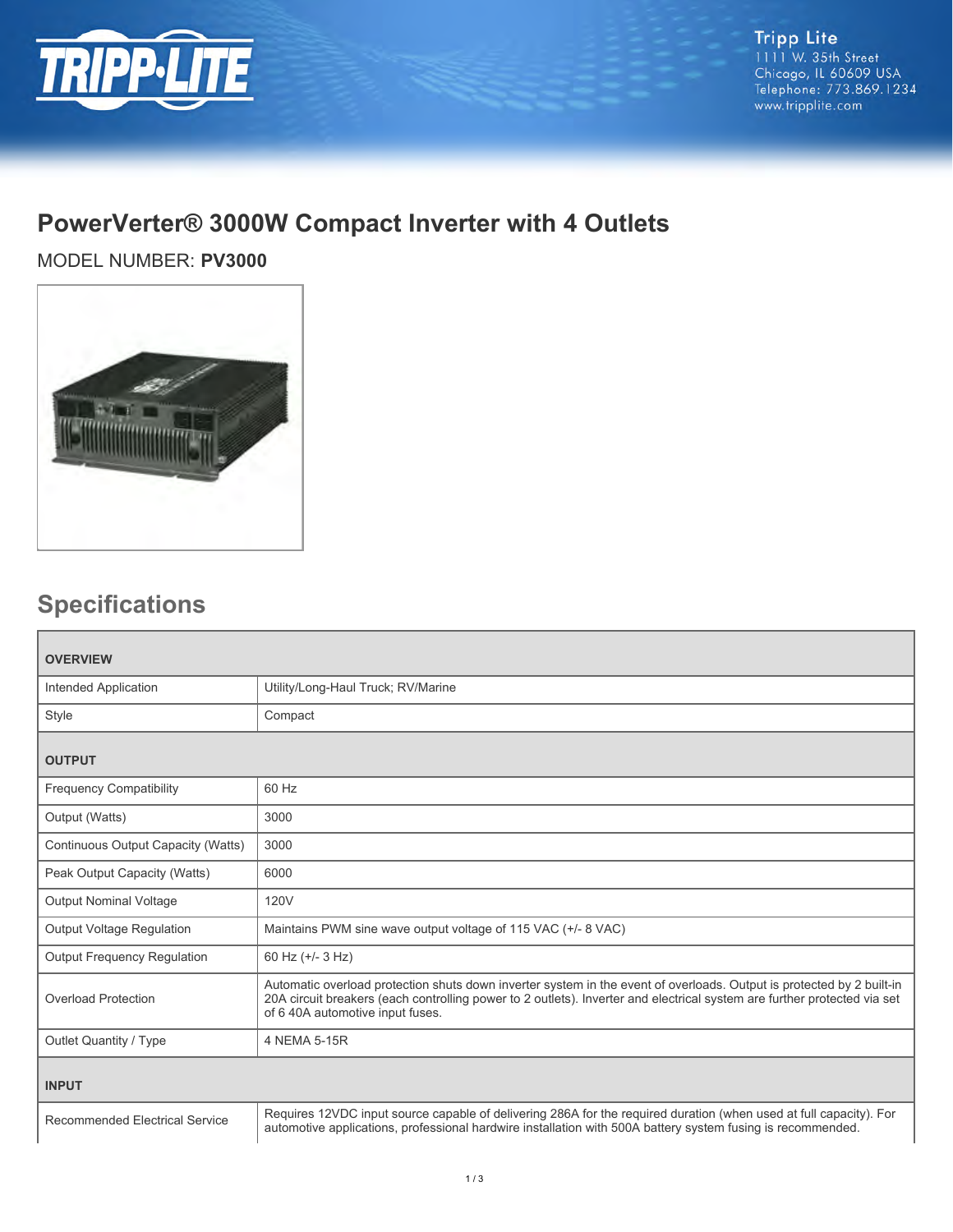

| Maximum Input Amps / Watts        | Full continuous load - 286A at 12VDC, No load - 2.6A at 12VDC, Shutdown / load sense mode - less than 500<br>milliamps                                                                                                                                                   |  |
|-----------------------------------|--------------------------------------------------------------------------------------------------------------------------------------------------------------------------------------------------------------------------------------------------------------------------|--|
| <b>Input Connection Type</b>      | DC INPUT: Set of 4 DC bolt-down terminals (2 red / 2 black). AC INPUT: hardwire                                                                                                                                                                                          |  |
| Input Cord Length Details         | User supplies cabling. Minimum gauges for full load operation: 0 (10 ft max), 00 or 2/0 (13 ft max), Twin 00 using 4<br>conductors (26 ft)                                                                                                                               |  |
| Voltage Compatibility (VDC)       | 12                                                                                                                                                                                                                                                                       |  |
| <b>BATTERY</b>                    |                                                                                                                                                                                                                                                                          |  |
| DC System Voltage (VDC)           | 12                                                                                                                                                                                                                                                                       |  |
| <b>LEDS ALARMS &amp; SWITCHES</b> |                                                                                                                                                                                                                                                                          |  |
| Audible Alarm                     | Dual function alarm indicates overload conditions or low DC input voltage of 10.5V or less.                                                                                                                                                                              |  |
| Switches                          | 3 position rocker switch enables on/off power control, plus "remote" setting which enables inverter to be remotely<br>powered on or off when used in conjunction with included APSRM2 module.                                                                            |  |
| <b>Front Panel LEDs</b>           | Set of 6 LEDs offer continuous status information on load percentage (5 levels reported) and battery charge level (7<br>levels reported). See manual for sequences.                                                                                                      |  |
| <b>PHYSICAL</b>                   |                                                                                                                                                                                                                                                                          |  |
| Shipping Dimensions (hwd / in.)   | $5.5 \times 16 \times 12$                                                                                                                                                                                                                                                |  |
| Shipping Dimensions (hwd / cm)    | 13.97 x 40.64 x 30.48                                                                                                                                                                                                                                                    |  |
| Shipping Weight (lbs.)            | 15.6                                                                                                                                                                                                                                                                     |  |
| Shipping Weight (kg)              | 7.1                                                                                                                                                                                                                                                                      |  |
| Unit Dimensions (hwd / in.)       | 4 x 10.5 x 13.5                                                                                                                                                                                                                                                          |  |
| Unit Dimensions (hwd / cm)        | 10.16 x 26.67 x 34.29                                                                                                                                                                                                                                                    |  |
| Unit Weight (lbs.)                | 13.2                                                                                                                                                                                                                                                                     |  |
| Unit Weight (kg)                  | 6                                                                                                                                                                                                                                                                        |  |
| Cooling Method                    | Fan                                                                                                                                                                                                                                                                      |  |
| <b>Material of Construction</b>   | Aluminum / sheet metal                                                                                                                                                                                                                                                   |  |
| Form Factors Supported            | Mounting slots enable permanent placement of inverter on any horizontal surface (see manual for additional<br>mounting information)                                                                                                                                      |  |
| <b>ENVIRONMENTAL</b>              |                                                                                                                                                                                                                                                                          |  |
| <b>Relative Humidity</b>          | 0-95% non-condensing                                                                                                                                                                                                                                                     |  |
| <b>SPECIAL FEATURES</b>           |                                                                                                                                                                                                                                                                          |  |
| Load Sensing                      | Optional load sense function enables automatic inverter shutoff and startup as connected equipment is powered off<br>and on. Front panel load sense potentiometer can be set to shutoff or turn on inverter power in response to loads of<br>any level, up to 150 watts. |  |
| Remote Control Capability         | Yes                                                                                                                                                                                                                                                                      |  |
| <b>TVSS Grounding</b>             | Grounding lug grounds the inverter to vehicle or earth ground - user supplies cabling                                                                                                                                                                                    |  |